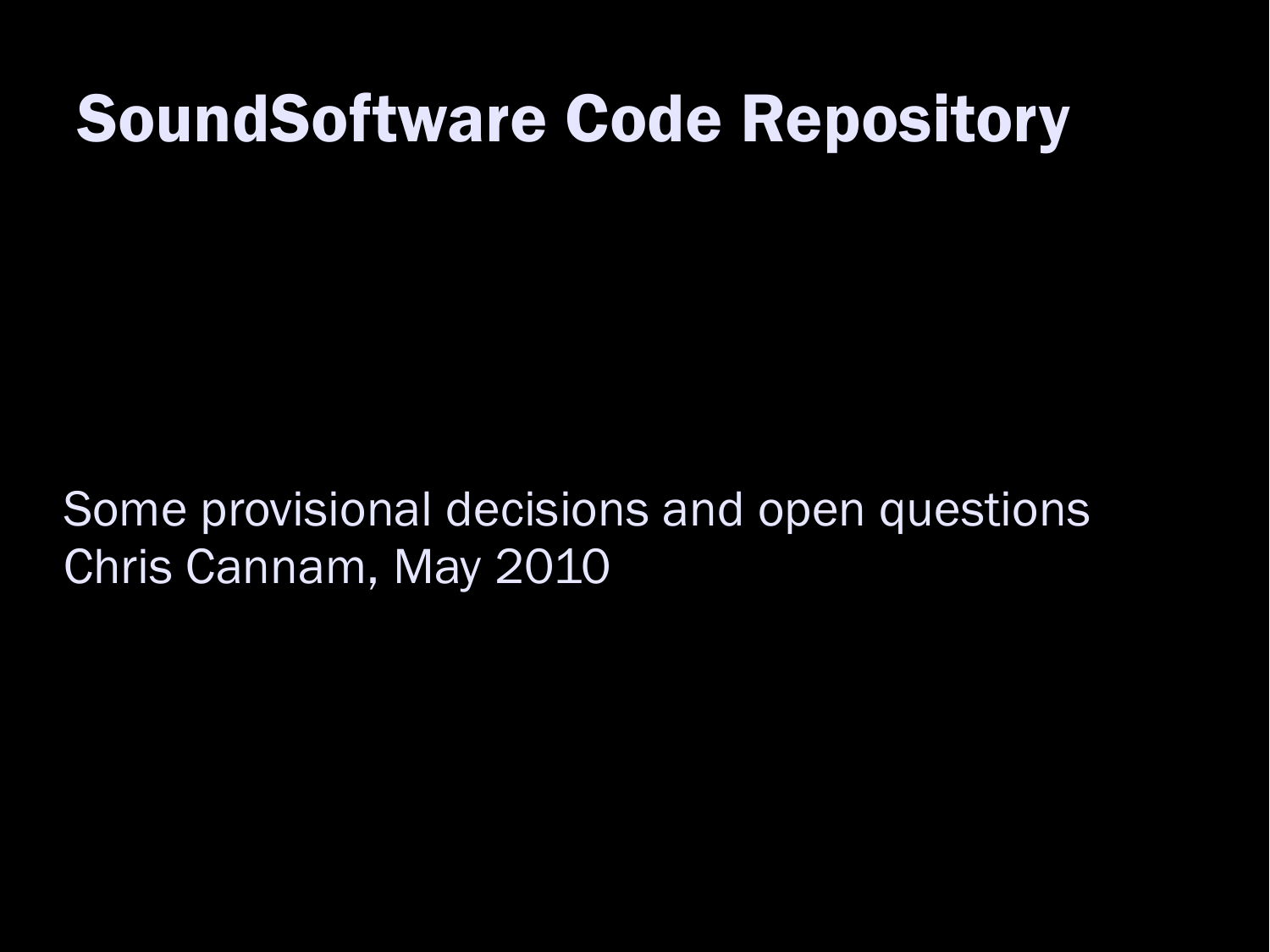### Provisional decisions

- Primary version control system for code: Mercurial
- Code forge application: Redmine
- Server configuration: Ruby on Rails (RailsEE), Phusion Passenger, Apache 2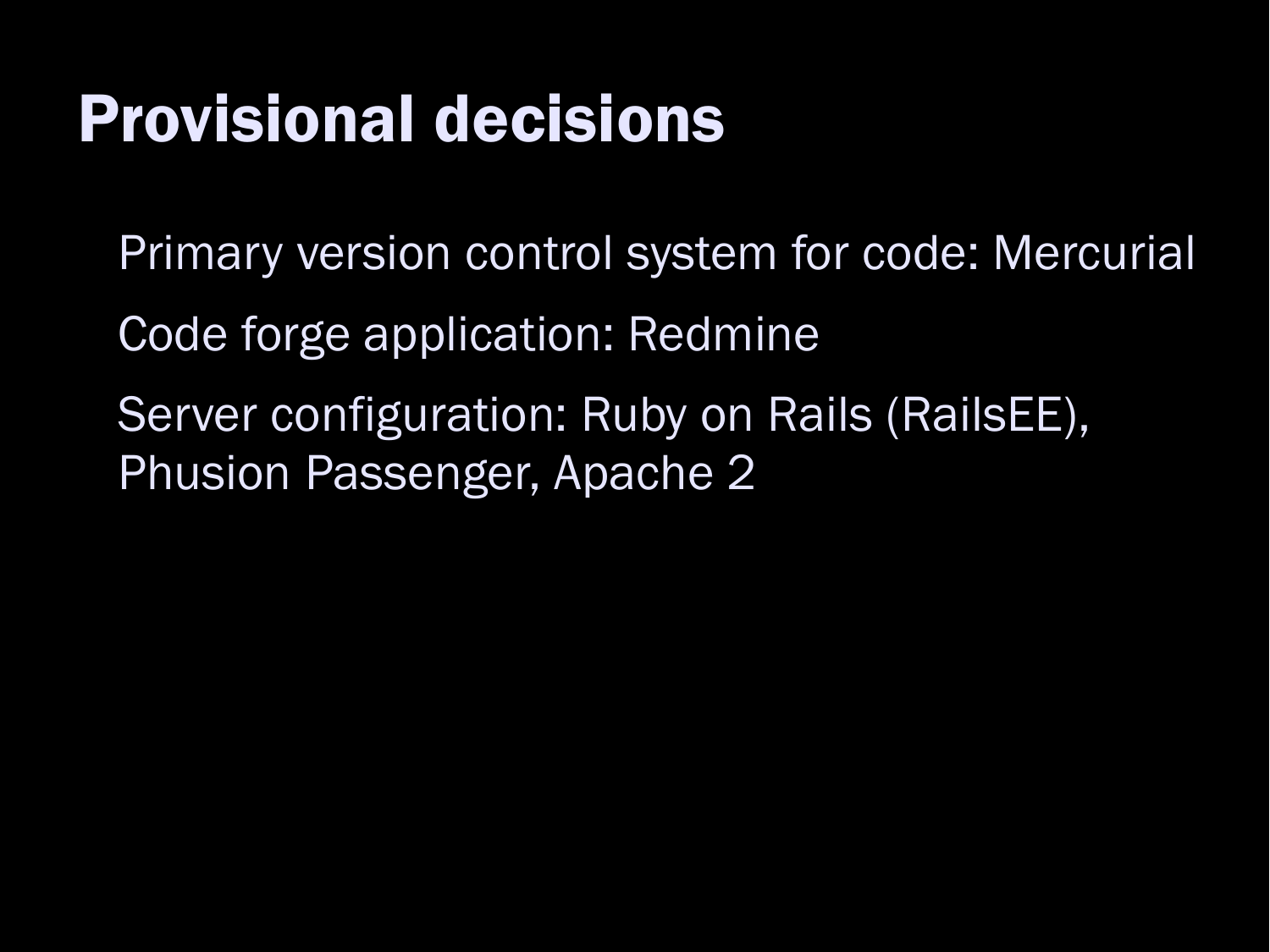## Mercurial?

Distributed system:

Better than centralised for maintaining software that we do not claim to "own"

Better reassurances for backup etc (each checkout is a complete repository)

 Easier to get to grips with than git, especially for non-geeks

Portable, fast, friendly, well documented

See e.g. hginit.com (tutorial), hgtip.com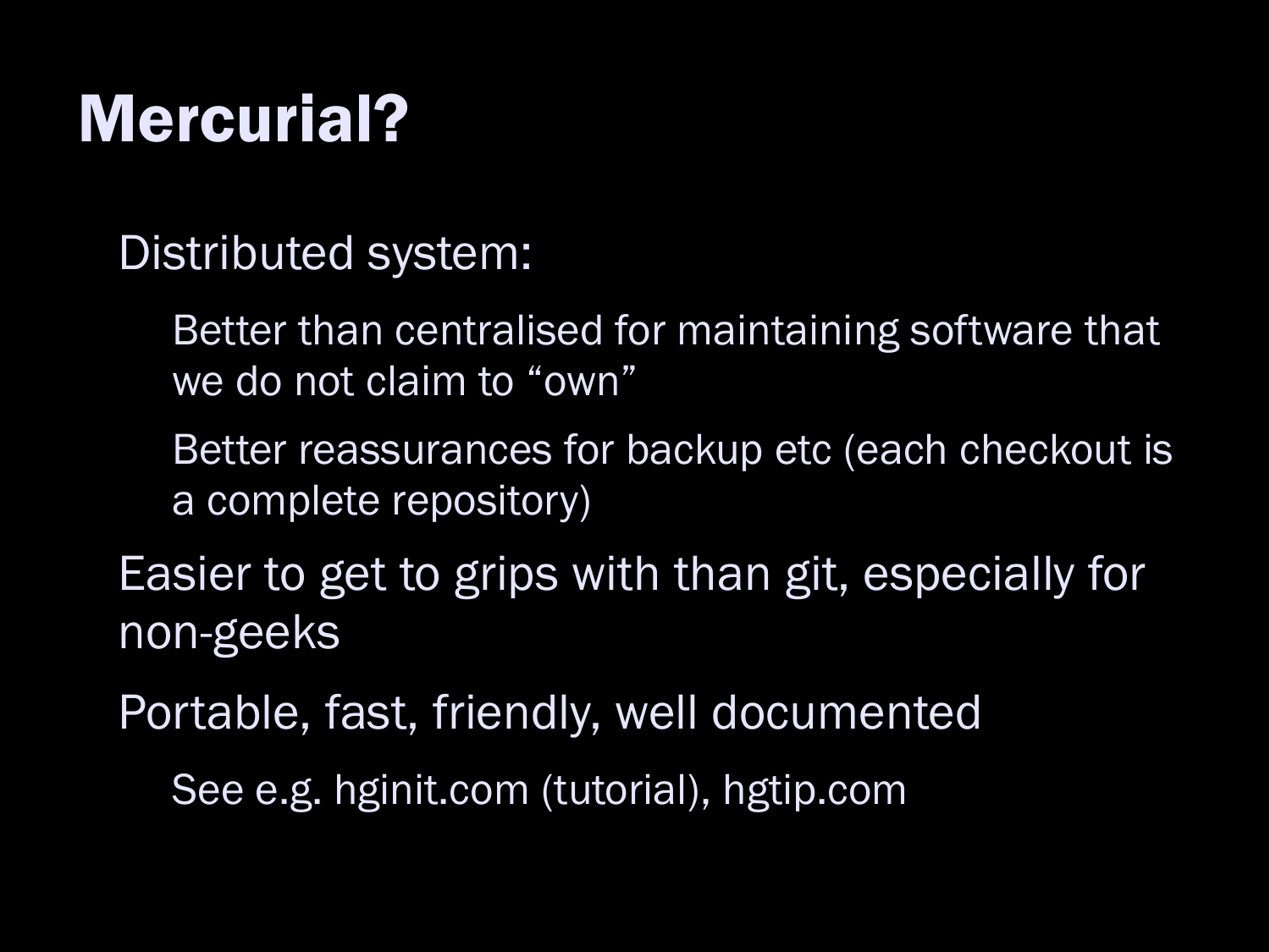## Redmine?

Easy to deploy, pleasant to use

Good support for Mercurial repositories

- Integrated wikis, issue trackers, forums
- Flexible theming and customisation

Though you do need to know Ruby to code any serious extensions

 Memory hungry, but pretty quick with Passenger and >1GB RAM on server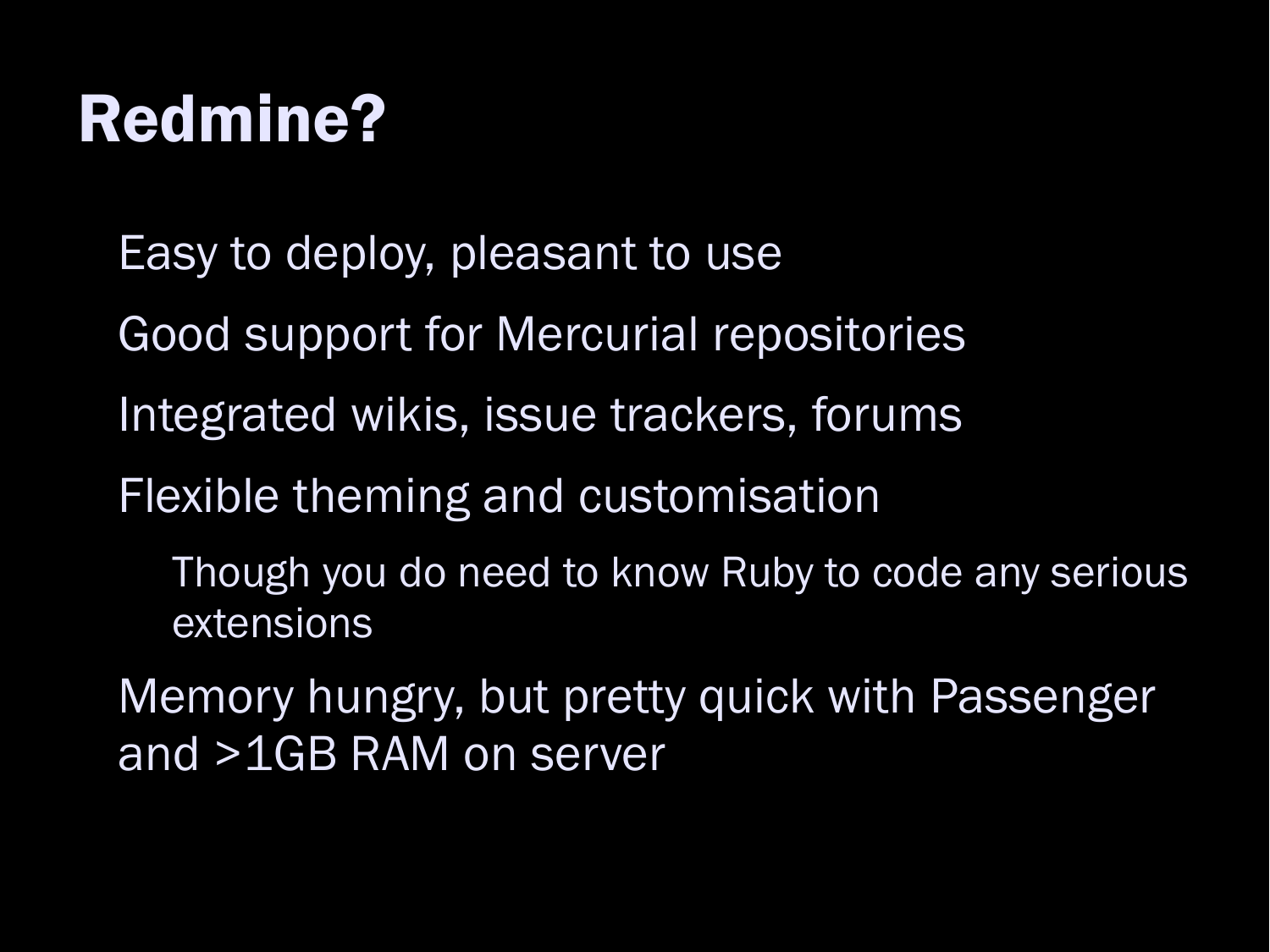### Open questions

Authentication?

Roles: Who gets to do what?

Versioned data repository?

Build integration?

Backups?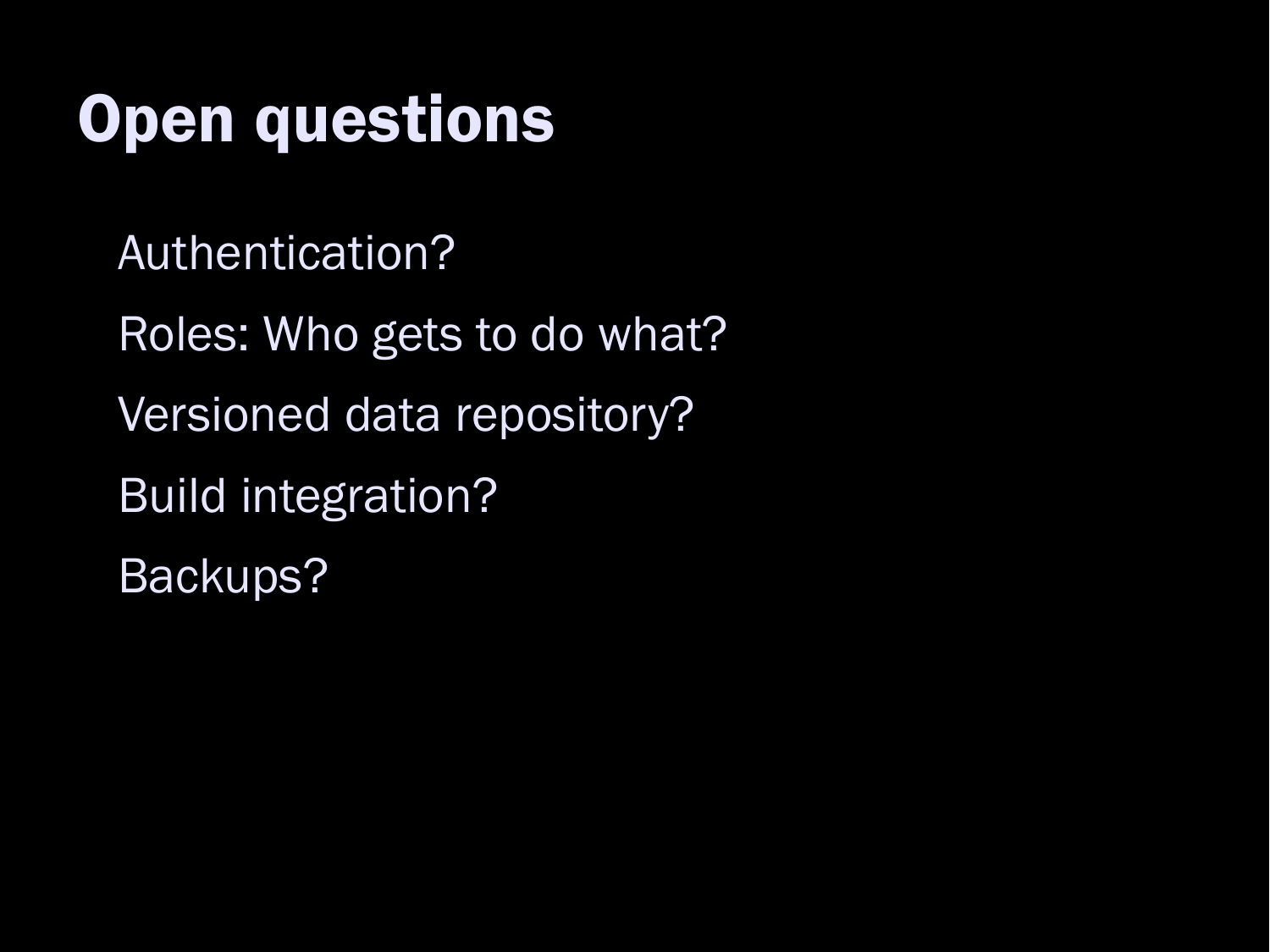#### Authentication?

- Redmine (and Drupal, now on website) have separate user databases but can be extended to authenticate externally
- For QM users, authentication against CS department LDAP server would be ideal
	- Is there a "partner" level authentication against someone else's LDAP?
- **External users need to be able to register** themselves (with admin approval)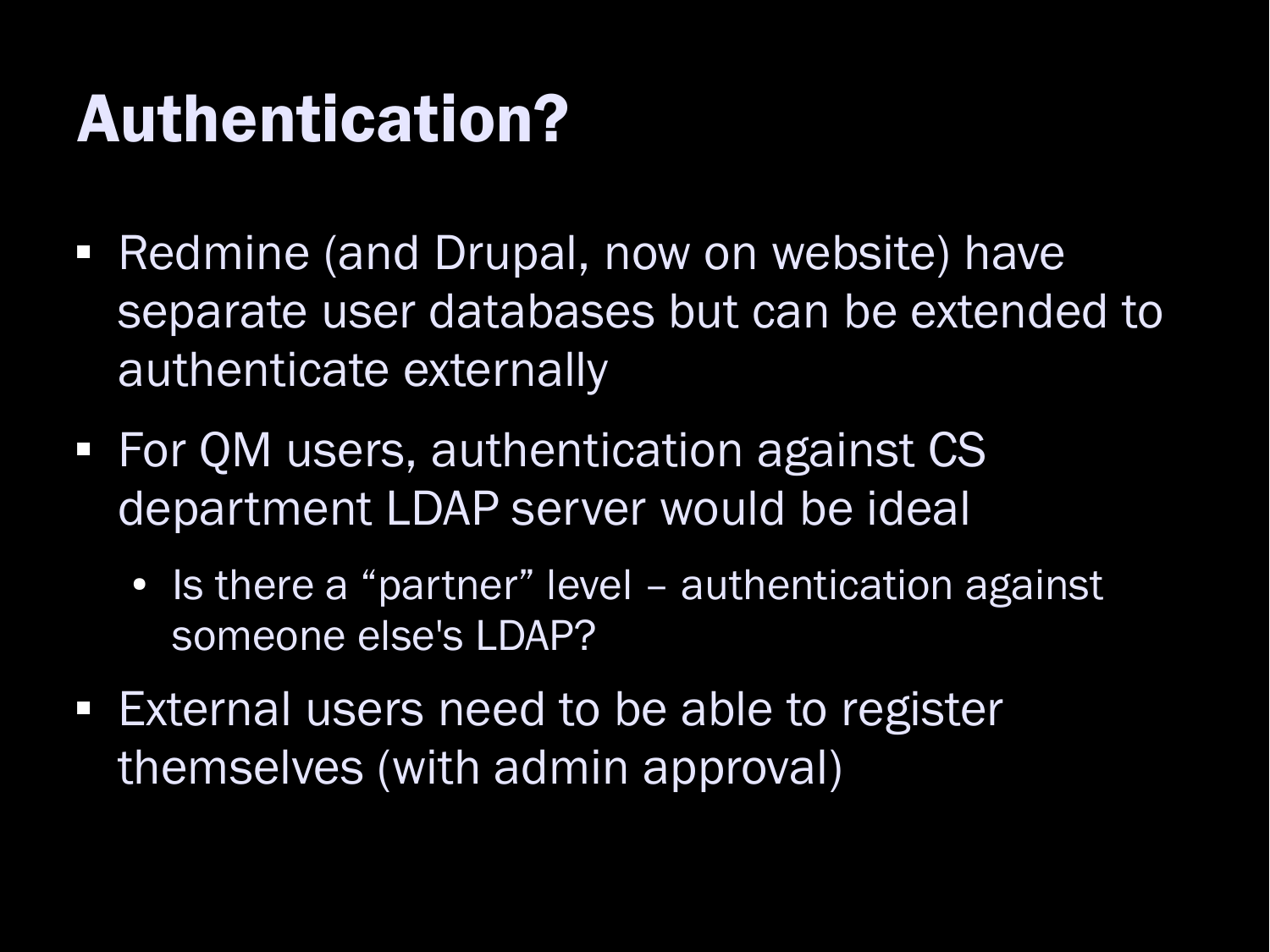### Roles?

- Need to formalise:
	- public project
	- private project ("ours" or someone else's)
	- project we are only tracking
- Control all aspects of a project:
	- Use of Redmine
	- Direct access to Mercurial repository via HTTP
	- How to restrict both read and commit access to (specific subsets of) LDAP-authenticated users?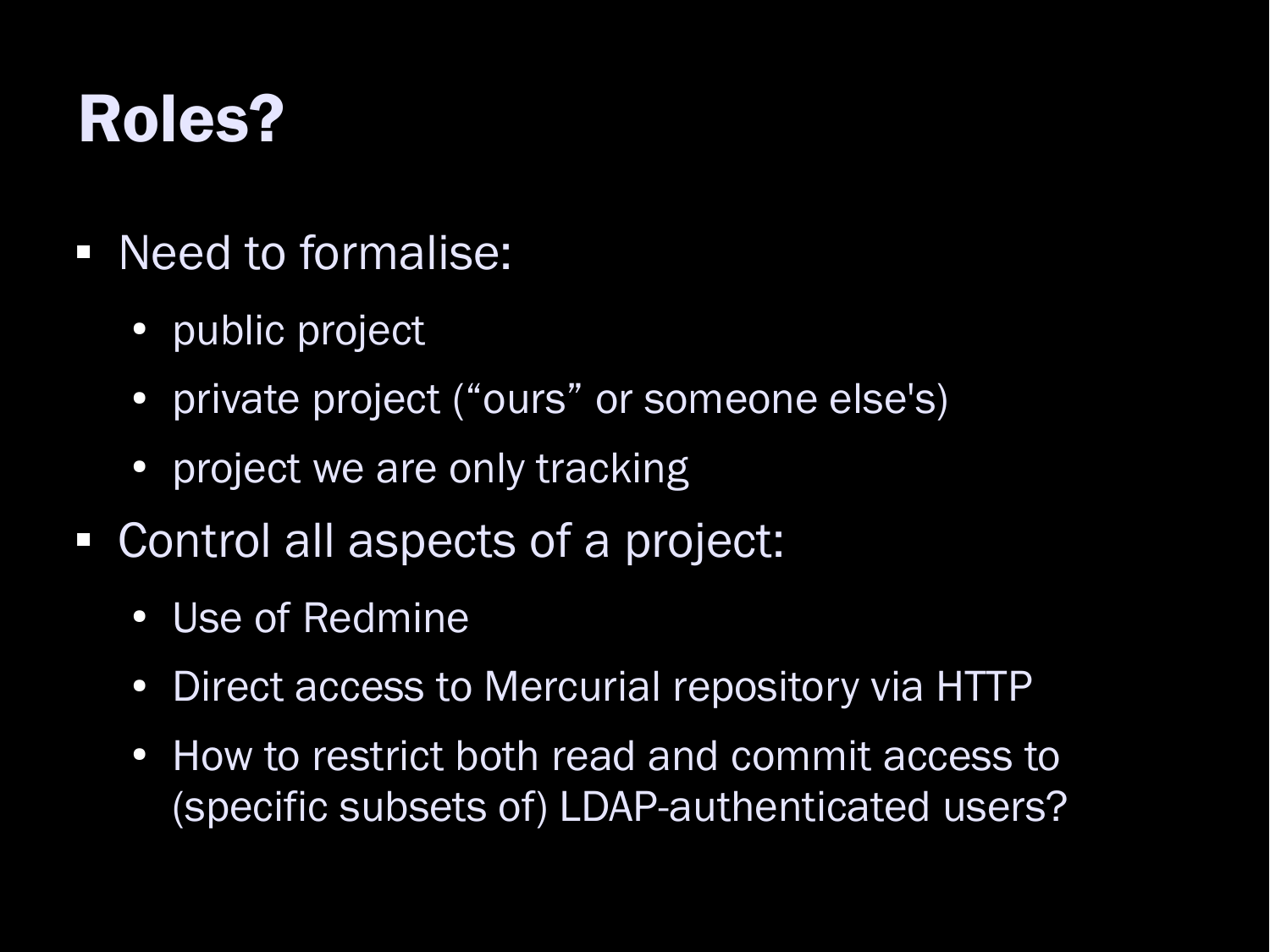## Versioned data repository?

- Many projects have ad-hoc test data
- This doesn't go well in a distributed SCM
	- Using big files hurts when you're copying the entire repository with every checkout
	- Every update to a binary file adds the whole file size to the working tree – no deltas
- **Do we want a Subversion repo as well?**
- Is this different from our "proper" experimental data repository?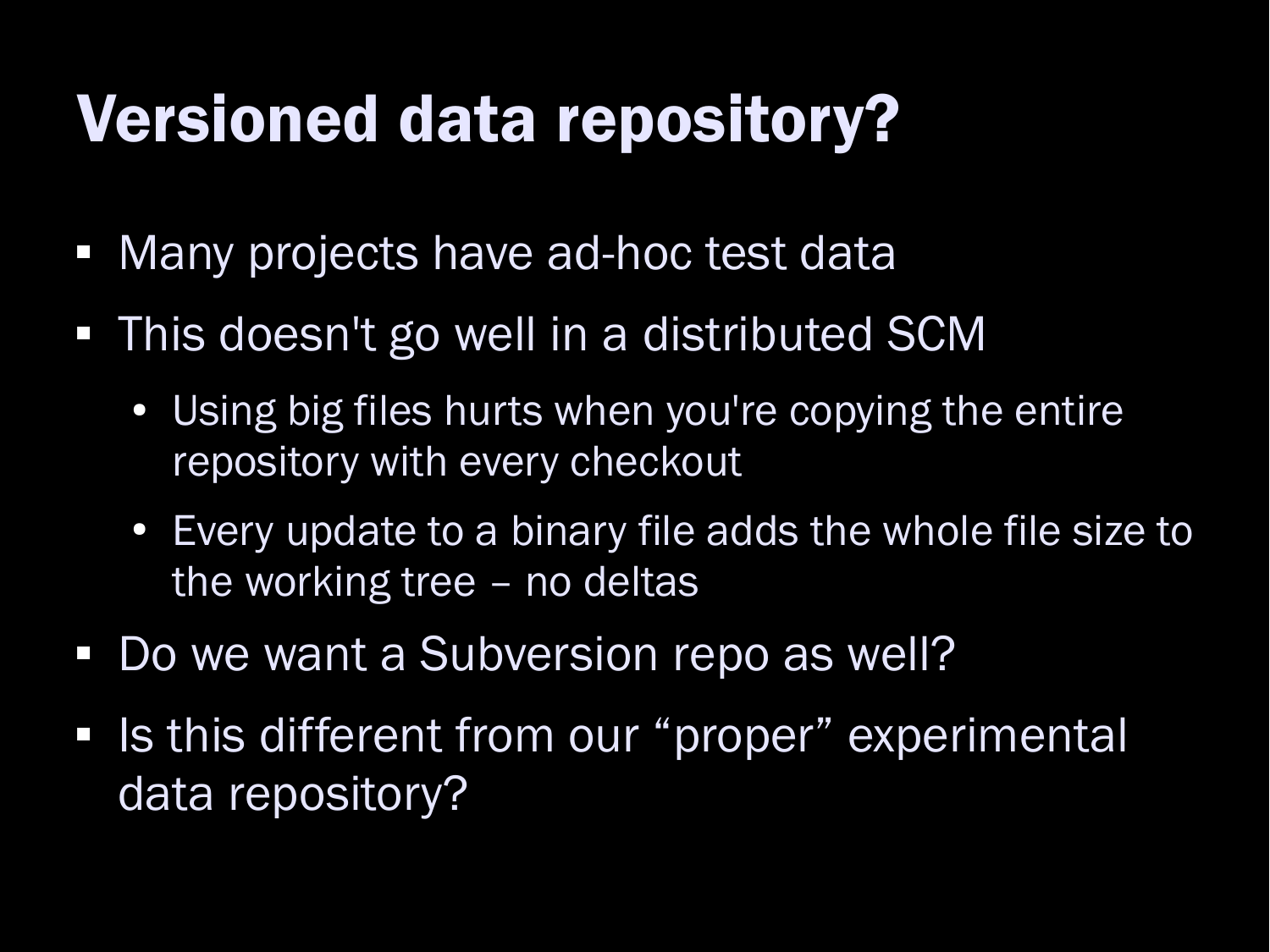### Backups?

**- Major element of reassurance for users here**